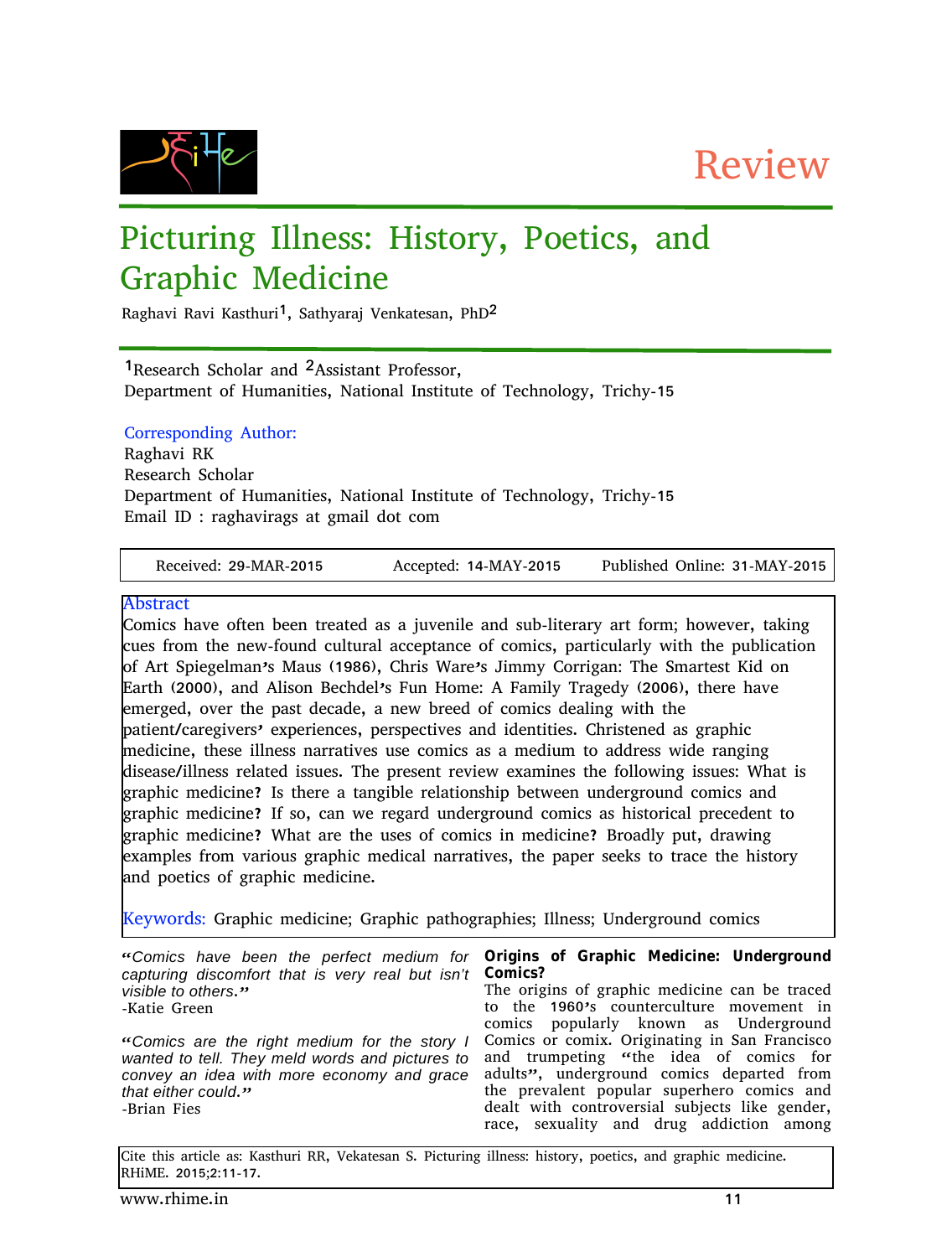others.[1] Mostly self-published and antiestablishment, these comics revolutionized the form and content of the medium by examining marginalized but socially relevant issues primarily through autobiographical mode.

Some of the prominent underground comic artists are Art Spiegelman, Robert Crumbs, Bill Griffith, Gilbert Shelton, Trina Robbins and Jay Lynch. *Maus* by Art Spiegelman which won the Pulitzer Prize in 1992 was initially serialized in RAW (1973), a popular counterculture magazine. Self-published and co-edited by Spiegelman along with his wife **Francoise Mouly, Maus narrated the holocaust experience of Valdek Spiegelman** experience of Valdek Spiegelman (Spiegelman's father) using the visual iconography of mouse and cats. In so doing, *Maus* was not only instrumental in raising the status of comics to an adult and literary art form but also is credited for inaugurating the present day "serious comics".[2] The publication of trifecta viz., Alan Moore and Dave Gibbon's *Watchmen*; Fran Miller's *Batman: The Dark Knight Returns*, and Art Spiegelman's *Maus: A Survivor's Tale* in 1986 also redefined the boundaries of comics once and forever.

These underground comics may be treated as forerunners of graphic medicine for the graphic medical narratives also deal with the complex and tabooed subjects in a creative way. The radical and transgressing spirit of underground comics is evident in the graphic medical discourse. For instance, graphic pathographies foreground liminal experience of the vulnerable body which is mostly un/misrepresented by mainstream narratives; and critique hegemonic medical knowledge and insensitive healthcare practices that traumatize patients and caregivers. Similar to the underground comics which prioritized the "poetic ethos of individual expression" and served as "a vehicle for the most personal and unguarded of revelations", graphic medicine also provides a scope for radical and personal disclosures.[1] Such narratives in addition to throwing light on the moral and ethical practices of the medical establishment also expand and deepen the boundaries of illness and healthcare discourse.

Akin to underground comics, graphic illness narratives experiment with diverse visual metaphors and styles to discuss complex issues like suffering, pain, and death. For instance, comic artist Allie Brash in her website hyperboleandhalf.com has re-signified

simple homogenous images of the McGill pain chart to suit her subjective imagination. Furthermore, the underground comic is appreciated for its ability to "transform an object that was jejune and mechanical in origin into a radically new kind of objects".[1] Similar to this trait of comix, graphic pathographies creatively transform quotidian subject of illness and suffering into a literary artifact integrating visual imagery with written text. For instance, in *Sarah Leavitt's Tangles: A Story about Alzheimer's, My Mother, and Me* (2010) mundane objects like socks and a blanket are transformed into a symbolic reminder of her deceased mother, Midge. Additionally, graphic medicine resembles comix in its capacity to be remembered by "names and the reputation of the creators" rather than the title of their series.[1] Thus, we believe that underground comics can be broadly considered as a historical precedent of graphic medicine.

#### **Graphic Medicine: Terms and Themes**

Graphic Medicine is an interdisciplinary field which explores "the interaction between the medium of comics and the discourse of healthcare".[3] In integrating visual imagery and written text, these graphic pathographies or illness narratives in comics form, in recent times, have emerged as a "definitive subgenre of life writing".[4] Particularly with the launch of a website titled graphicmedicine.org in 2007 by the British General Practitioner and comic artist Ian Williams, graphic medicine gained immense popularity. Later in 2010, Williams along with MK Czerwiec, popularly known as Comic Nurse, restructured the website to facilitate the growing admirers of this field. At present, the website provides information about diverse comic formats ranging from manga to web comics pertaining to healthcare. In addition, the website also publishes book reviews and lectures appertaining to graphic medicine and, in the process, functions as a repository of graphic medicine scholarship.

Considering the popularity of graphic medicine in recent times, annual conferences are organized to explore various aspects of health care such as medical negligence; the vexed doctor-patient relationship; patient identity; role of insurance providers; and challenges of caretaking, among others. The first annual graphic medicine conference, titled Comics and Medicine, was held in London in 2010, and every year thereafter as shown in the Table.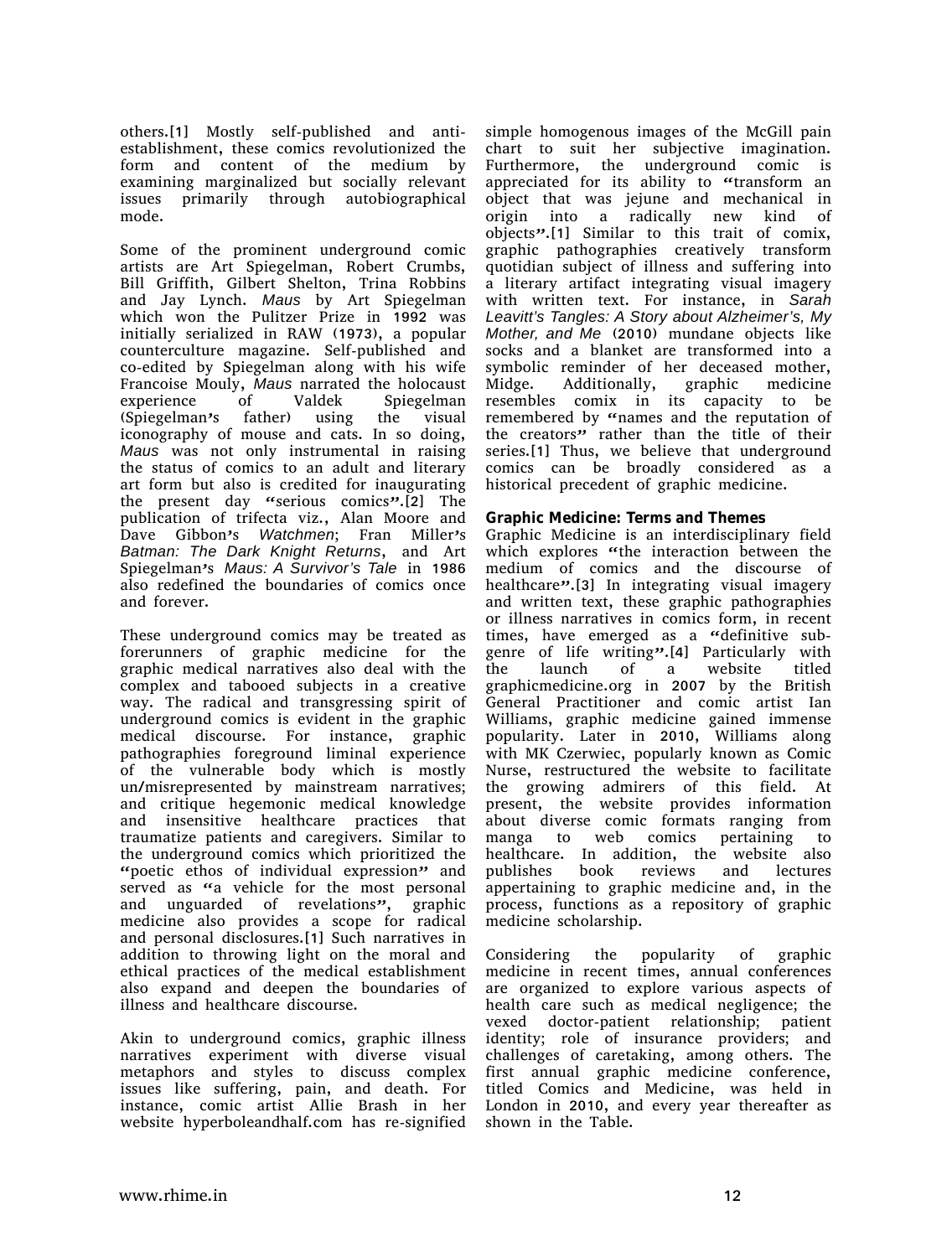| able: Theme and location of the annual graphic medicine conference since<br>the first one in 2010 |                                                        |                 |
|---------------------------------------------------------------------------------------------------|--------------------------------------------------------|-----------------|
| Year of Conference                                                                                | Theme                                                  | Location        |
| 2010                                                                                              | <b>Comics and Medicine</b>                             | London          |
| 2011                                                                                              | Comics and Medicine: The Sequential<br>lArt of Illness | Chicago         |
| 2012                                                                                              | Comics and Medicine: Navigating the<br>Margins         | Toronto         |
| 2013                                                                                              | Ethics Under Cover: Comics,<br>Medicine, and Society   | <b>Brighton</b> |
| 2014                                                                                              | Comics and Medicine: From Private<br>lto Public Health | Baltimore       |
| 2015                                                                                              | Comics and Medicine: Spaces of Care                    | Riverside       |

Recently, a special issue on Graphic Medicine was published by Configuration, a journal published by the Pennsylvania State University. As guest editors, Susan Squier and J. Ryan Marks attest to the scope of the "vibrant new field" and state thus: "graphic medicine challenges our very notions of what art, medicine, literature, and scholarship should look like…for graphic medicine is, above all else, a visual medium".[3] By regularly organizing such annual conferences, Ian Williams and his colleagues not only<br>interpret the potential of graphic interpret the potential of pathographies – which address various issues related to health and medical care – but also legitimize and canonize the scholarship on graphic medicine. As an epoch marker in the history of graphic medicine, Ian Williams with his collaborators have published the first definitive book on graphic medicine titled Graphic Medicine Manifesto (2015; Pennsylvania State University Press).



Figure 1: "Binky Brown Meets the Holy Virgin Mary" by Justin Green

Justin Green's *Binky Brown Meets the Holy Virgin Mary* (Fig. 1) perhaps is the first graphic medical narrative. In his introduction, "Art Spiegelman credits Justin Green [for] inventing the genre of autobiographical comix and states explicitly that without Binky Brown there would have been no Maus".[5] Published in 1972, *Binky Brown Meets the Holy Virgin Mary* pictorially un-closets Green's Obsessive Compulsive Disorder (OCD) against an orthodox Roman Catholic family background. Torn between grief, self-reproach and passion, the graphic memoir explores Green's experience of his illness as he develops a sexual obsession with Virgin Mary. Justin Green's Binky Brown, according to Ian Williams, "inspired subsequent generations of artists to articulate their corporeal experiences in words and pictures".<sup>[6]</sup> Written ahead of its time, Binky Brown was left unrecognized until the postmillennial era which began celebrating the comics medium. However, it is Harvey Pekar and Joyce Brabner's *Our Cancer Year* (1994) which launched graphic medicine definitively. Thereafter numerous graphic narratives such as Brian Fies's *Mom's Cancer* (2006) which narrates the lung cancer experience of his mother Barbara; and Alison Bechdel's *Fun Home: A Family Tragedy* (2006) which discloses the closeted gay identity of her father, popularized the medium and reinforced the potential of this form.

Narrated by doctors, (professional) caregivers or patients, these graphic medical narratives through challenging the monopoly of medical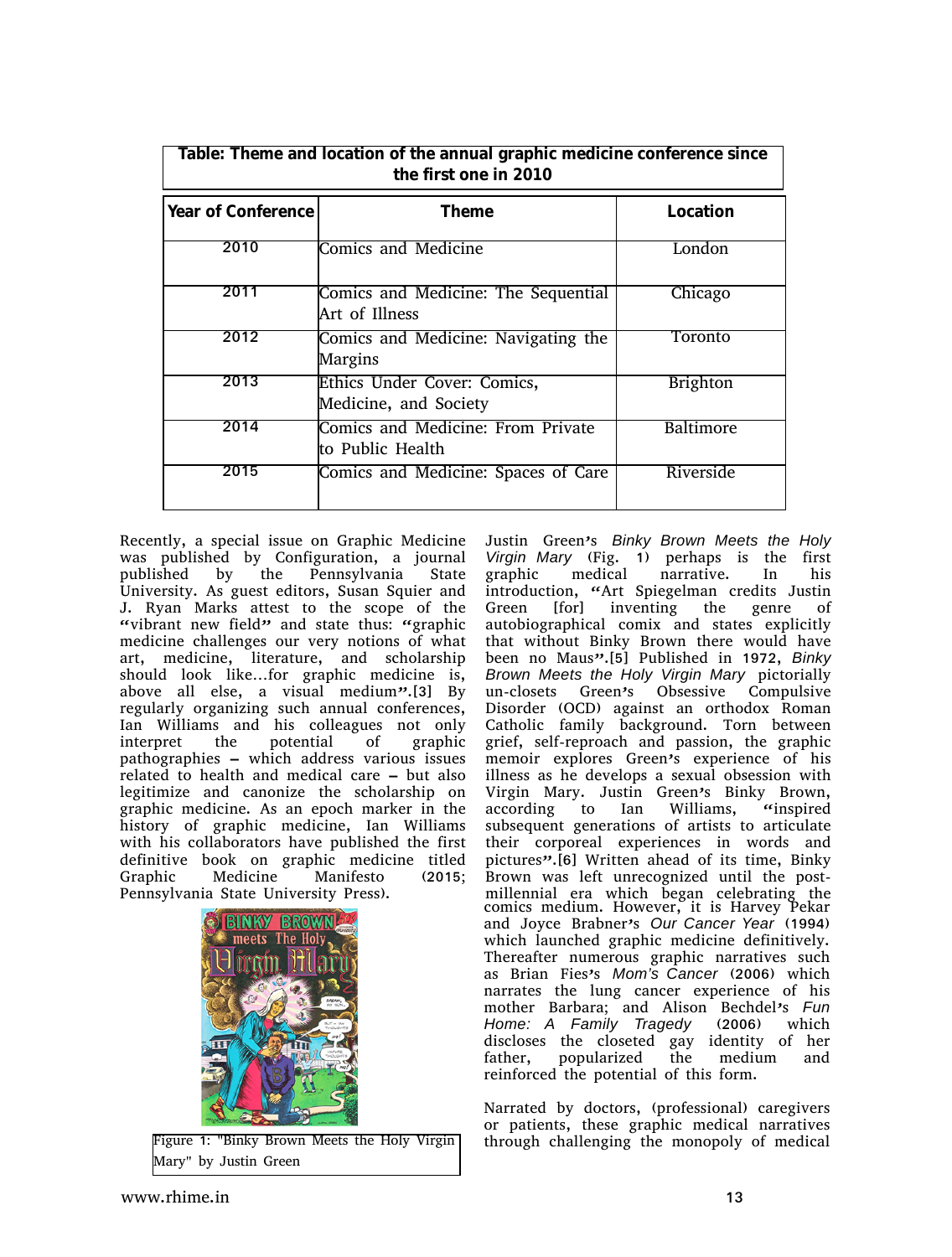knowledge constitute a new form of knowledge which is predicated on subjective realization of illness. For instance, autographies like Miriam Engelberg's *Cancer Made Me a Shallower Person: A memoir in comics* (2006) and Tucky Fussel's *Mammoir: A Pictorial Odyssey and Adventures of a Fourth Grade Teacher with Breast Cancer* (2005) provide a patient's perspective of illness. Both these artists apart from pictorially narrating their breast cancer experience critique the "epistemological authority of the medical profession".[3] Likewise, Ian William's *Bad Doctor* (2014), Darryl Cunningham's *Psychiatric Tales* (2011), and MK Czerwiec's *Comic Nurse* (2006), narrated from healthcare providers' perspective, sheds light on the vulnerabilities and the fraught physical and emotional struggles of healthcare practitioners. Similarly, caregiver narratives such as Stan Mack's *Janet and Me: An Illustrated Story of Love and Loss* (2004) and Sarah Leavitt's *Tangles: A Story About Alzheimer's, My Mother, and Me* (2010), narrate the challenging roles of caregivers especially in cases of terminal illness and also examine the moral and ethical responsibilities of caregivers toward the diseased (Fig. 2).

Graphic pathographies, apart from dealing with physical and mental illness, also shed light on injury and disability experience. Some of the popular graphic disability narratives are Al Davison's *The Spiral Cage* (1990) which records the artist's experience with spina bifida; Chris Ware's A*cme Novelty Library 18* (2007) which narrates the life of a



Figure 2: Tangles: A Story about Alzheimer's, My Mother and Me - Sarah Leavitt

young girl after her below-knee amputation; and Kaisa Leka's *I am Not These Feet* (2009) which recounts her trauma after amputation of her feet. Dave Lupton, popularly known as Crippen—the disabled cartoonist, is renowned for championing the disability art movement. Through his humorous single panel colored cartoons, Crippen strives to vocalize the experience of the disabled. Interestingly, he provides descriptions for his gag cartoons which aid readers with visual disability to access his cartoons (Fig. 3).

Cartoon Description that accompanies figure 3: There are three people wearing white coats standing around a small podium on which is a young man seated in a selfpropelled wheelchair. On the wall alongside of them is a notice board, upon which are the words 'The Disabled and how to recognise them. By A.N. Expert'. One of the 'experts' is looking at the Disabled man through a magnifying glass whilst the other is saying: "And you'll notice that their eyes are set very close together!"

**Graphic Medicine and Material Culture**

Having traced the emergence of graphic medicine to underground comics it would be instructive to know the material conditions that facilitated the rise of a new genre called graphic pathography. The nascence of graphic medicine can be linked to the emergence of illness narrative itself. Anne Jurecic in *Illness as Narratives* catalogues the major socioeconomic shifts and material determinants for the proliferation of illness narratives in the twentieth century. Jurecic considers the rise of health activism in the 1960s, and specifically the AIDS activism of the 1980s, as altering the public perception towards "personal disclosures" of illness.[7] Correspondingly, the concept of risk society which emerged in the 1980s with the publication of Ulrich Becks's *Risk Society: Towards a New Modernity* has also contributed to the rise of illness narratives. As Jurecic explains, "the knowledge of health statistics" has indirectly triggered personal health disclosures.[7]

Parallel to these developments, the pictorial turn in literature and the increasing visual and optical culture thanks to television and internet further paved way to the growth of comics. In fact, in 1988 National Endowment for the Humanities (NEH) report titled 'Humanities in America' pointed to an increasing affinity towards images. Additionally, as WTJ Mitchell succinctly puts it: "we live in a culture dominated by pictures, visuals, stimulations, stereotypes, illusions,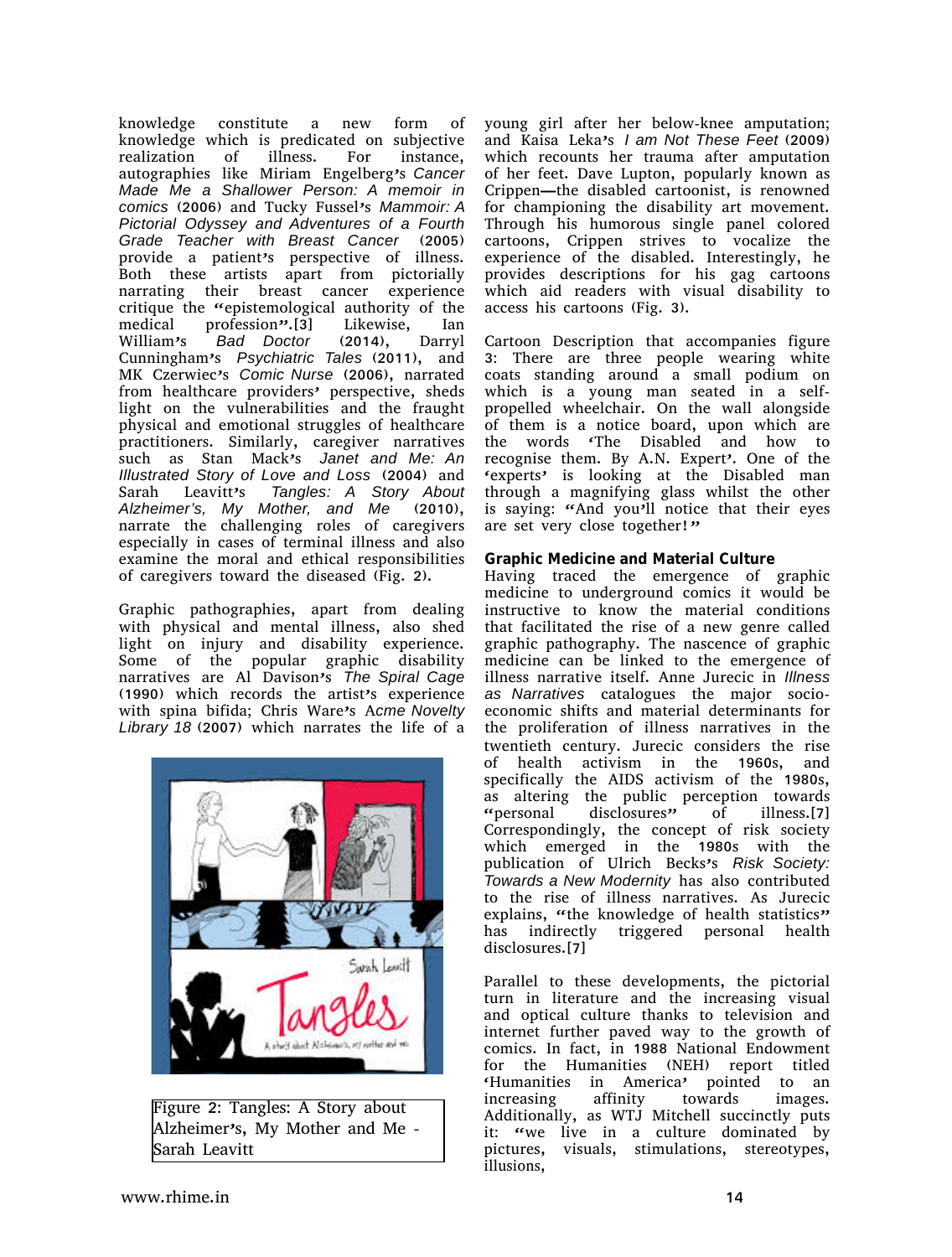

copies, reproductions, imitations, and fantasies".[8] In this context, the emergence and popularity of comics, which combine both image and text, was inevitable.

#### **Uses of Comics in Medicine**

Comics were primarily used as a pedagogic tool in the healthcare system, especially to facilitate those with poor cognitive skills. For instance, graphic narratives like Kirsti Evans and John Swogger's *Something Different About Dad: How to Live with Your Asperger's Parent* (2010) educates children between 7-15 years about adapting to the idiosyncrasies of an Asperger person. No different is Ed Hillyer's *Love S.T.I.ngs* (2009) that aims to create sexual health awareness and safe sex practices among teenagers. However, in recent times, not only has the target demographics of comics changed radically but also they are no longer treated as mere pedagogical tool. In his lecture delivered at the Mayo clinic, Dr. Michael J. Green has expressed that reading graphic medical narratives have helped the healthcare professionals to reflect and comprehend the issues that might not have been previously considered by them. Reading and interpreting graphic medicine, he further argues, have not only enabled medical students to be empathetic listeners but also has enhanced the diagnostic reasoning of students. Further, he also states that "the medium of comics provides students the freedom to reflect honestly (and safely) about the forces that

shape their emerging professional identities."[9]

Fittingly, since 2009, The Penn State Hershey Medical School under the supervision of Dr. Michael Green offers an elective course on 'Graphic Storytelling and Medical Narratives'. The three major objectives of this course as Dr. Green writes are : "1)[to] expose students to a set of medically relevant graphic narratives that provoke critical reflection about the experience of illness and the ways patients and their families interface with the medical system; 2) equip students with critical thinking skills for reading and understanding comics that are relevant to medical practice; and 3) nurture students' creativity by helping them develop their own stories into original graphic narratives".[10] The fourth year medical students in the course are familiarized with patient narratives like David Small's *Stitches: A Memoir* (2009), and Ken Dahl's *Monsters* (2009), and at the end of the course they are also encouraged to create comics. Ashley Pistorio's *Vita Perseverat or Life goes on* (2010) published in student British Medical Journal, is perhaps the first graphic narrative of a medical student recording her intern experiences. This exercise, according to Dr. Green, apart from increasing the empathetic bond between the doctor and the patient also helps the medical students to surmount what MK Czerwiec calls 'narrative constipation' which is the "stuffing down" of emotionally fraught stories within a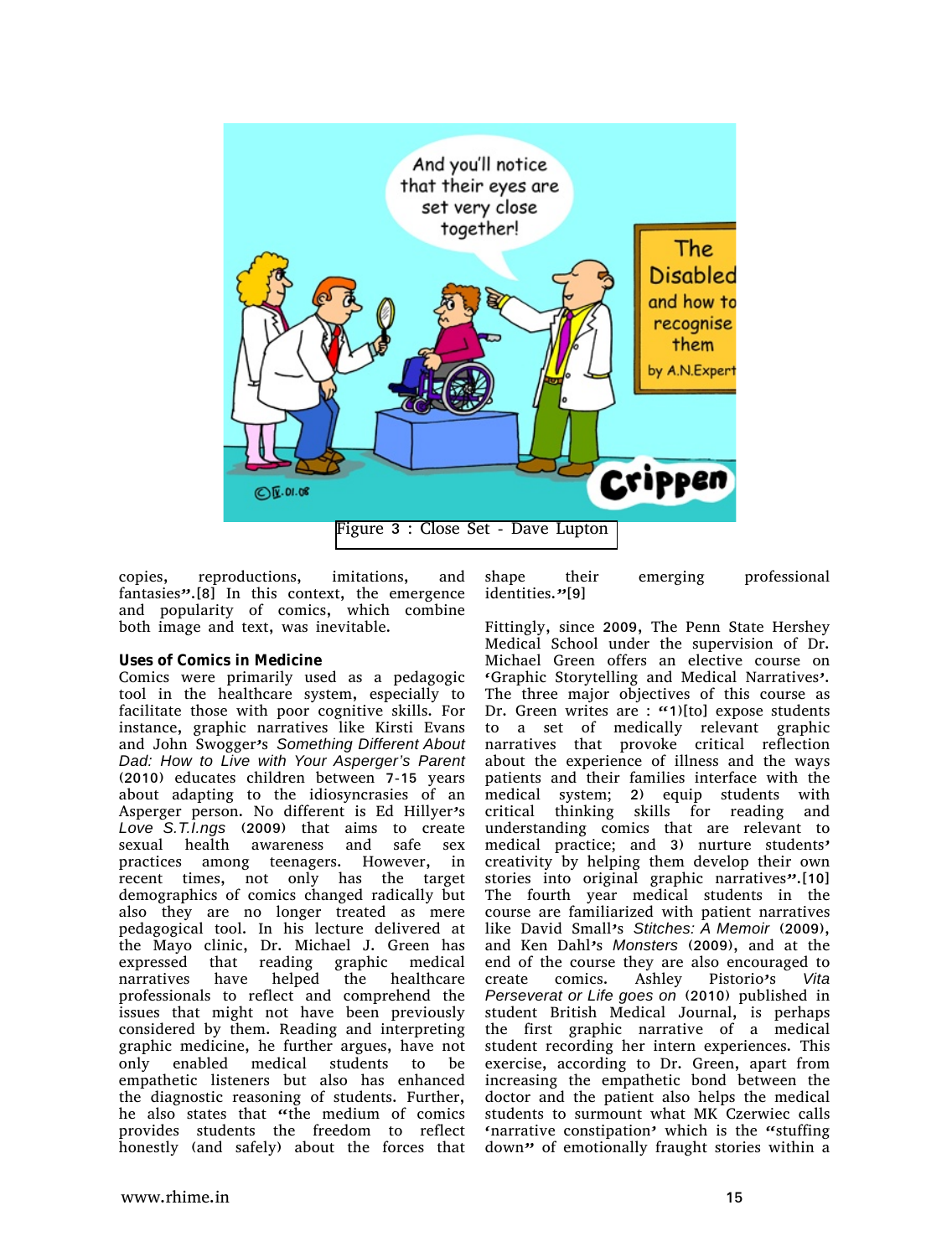healthcare provider.[11]

In comics, artists, through integrating subjective perception of illness with objective medical truths, create their own iconography of illness. In so doing, they not only constitute a new form of knowledge but also offer a personalized iconography of illness. For instance, Brain Fies in *Mom's Cancer* represents the metastasis of his mother's cancer by visually transforming his mother into a maple tree with taps that ooze cancer instead of maple syrup. Similarly, Marisa Acocella Marchetto in her *Cancer Vixen: A True Story* imagines the cancer cells under the microscope as evil green-faced smiley faces who mock at her with tongues out, and by showing the middle finger. Marchetto also imagines herself as a cancer kicking superwoman with female accoutrements like lipstick and five inch heels. This ability to creatively reconstruct an illness experience through personalized iconography or, to use Elisabeth El Refaie's phrase "pictorial embodiment" enables the sick person/caregiver to confront illness experience effectively.[12] Yet another feature of comics is the economy of expression which enables readers to comprehend the intricacies of illness more readily that a written text. For instance, Tucky Fussel in *Mammoir* represents the dread of her breast cancer diagnosis in a single frame by portraying herself as an isolated diminutive figure facing a high tide which might drown her forever. This panel which spreads across the entire page vividly captures the fear, trauma and paranoia of a cancer diagnosis. In short, as Susan Squier observes, being a "hybrid genre", comics have "the capacity to articulate aspects of social experience that escape both the normal realms of medicine and the comforts of canonical literature".[13]

## **Graphic Medicine in India**

Graphic medicine in India is still in its nascent stage. University College of Medical Sciences, Delhi is "the first medical institution in India to start a Medical Humanities Group in 2009. The group has a kaleidoscopic approach to Medical humanities and familiarizes the students with "lecture series (Confluence), street theater group, film screenings, exploration of Indian culture (Society for the Promotion of Indian Classical Music and Culture Amongst Youth [SPIC MACAY]), Augusto Boal's Theatre of the Oppressed workshops, disability studies (Infinite Ability)" among others.[14] Recently, the group has launched an online graphic

medicine club called "Comicos" under the aegis of Dr. Satendra Singh (doctor/artist) with an aim "to explore the impact of graphic fiction on the lives of medical professionals and patients alike".[15] Comicos, apart from providing an update about national and international events in the field of graphic medicine, also contains gag cartoons related to disability. Interestingly, yet another medical doctor turned comic illustrator is Dr. Dhodapkar from Bhopal. Although the majority of his comics focus on political issues he has published a play titled *Doctor Jawani Ki Prem Kahani* (2005).

Apart from the online graphic medicine club, organizations like World Comics India and Comic Con India conduct annual workshops in cities like Delhi, Bangalore, Mumbai and Hyderabad and promote comics in both rural and urban areas. Similarly, Grassroot Comics, a social initiative of World Comics pioneered by Sharad Sharma in the mid-nineties strives to promote the power of comics as a medium of "self-expression".[16] Grassroot Comics are mostly created by the public "in various regional languages [and] cover several social issues such as the unrest in northeast, rights of girl child, use of corporal punishments and child sexual abuse."[16]

#### **Coda**

To conclude, beyond the pedagogical role of comics within healthcare, graphic medicine illuminates subjective realities of illness as experienced by patients. The underground comics or comix of the 1960s can be considered as the historical precedent of graphic medicine for the graphic medical narratives share the characteristic autobiographical and radical spirit of the comix. Graphic pathographies apart from visually foregrounding the illness experiences of a sick person also effectuate an empathetic listener in the readers. Far from being a mere pedagogical instrument that creates awareness about specific disease, graphic pathographies offer visual metaphors to the sick person to reconstruct his lived illness experience, and in doing so they not only constitute new mode of knowledge but also empower the patients through graphically organizing their traumatic lives. Furthermore, the levity and the economy – decisive features of comics – also facilitate the ability to narrate illness experience in a creative and poignant way. This being the case, as Squier predicts, "the future tense" of "literature and medicine" lies in graphic narratives.[13]